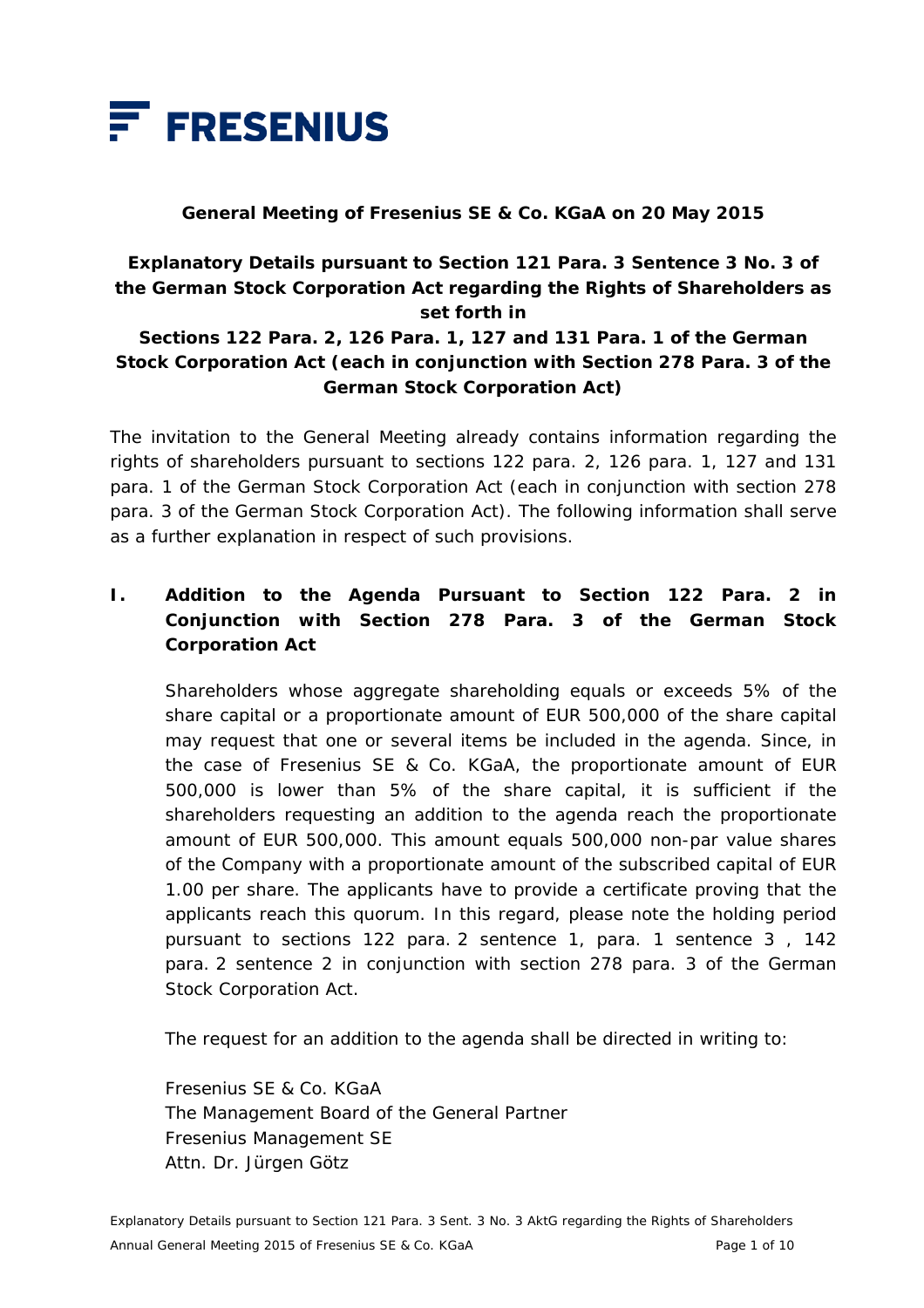

 Else-Kröner-Straße 1 61352 Bad Homburg v.d.H.

 The request must be received by the Company at the above mentioned address at least 30 days prior to the General Meeting. Thus, the last permissible day of receipt is 19 April 2015, 24:00 hrs CEST. Each new item must be substantiated or accompanied by a proposal for resolution.

 Additions to the agenda which are to be published and have not already been published together with the convening notice will be published in the Federal Gazette (*Bundesanzeiger*) without undue delay following the receipt of the request and transmitted for publication to such media which are reasonably expected to disseminate the information in the entire European Union. Such additions to the agenda  $-$  as well as the admissible request for an addition itself – are also published on the website www.fresenius.com in the area Investor Relations/Annual General Meeting. The Company will notify about the amended agenda in accordance with section 125 para. 1 sentence 3, para. 2 and 3 of the German Stock Corporation Act in conjunction with section 278 para. 3 of the German Stock Corporation Act.

 These shareholder rights are based on the following provisions of the German Stock Corporation Act (excerpts):

Section 122 para. 1 and para. 2 of the German Stock Corporation Act

- (1) A general meeting shall be convened if shareholders having an aggregate shareholding amounting to one-twentieth of the share capital request this in writing, stating the purpose and the reasons therefor; the request shall be directed to the management board. The articles of association may provide that the right to request calling of a general meeting shall require a different form and the holding of a lower portion of the share capital. Section 142 para. 2 sentence 2 shall apply analogously.
- (2) In the same way, shareholders with an aggregate shareholding of one-twentieth of the share capital or the proportionate amount of EUR 500,000 may request that items be put on the agenda and be published. Each new item must be substantiated or accompanied by a proposal for resolution. The request within the meaning of sentence 1 must have been received by the company at least 24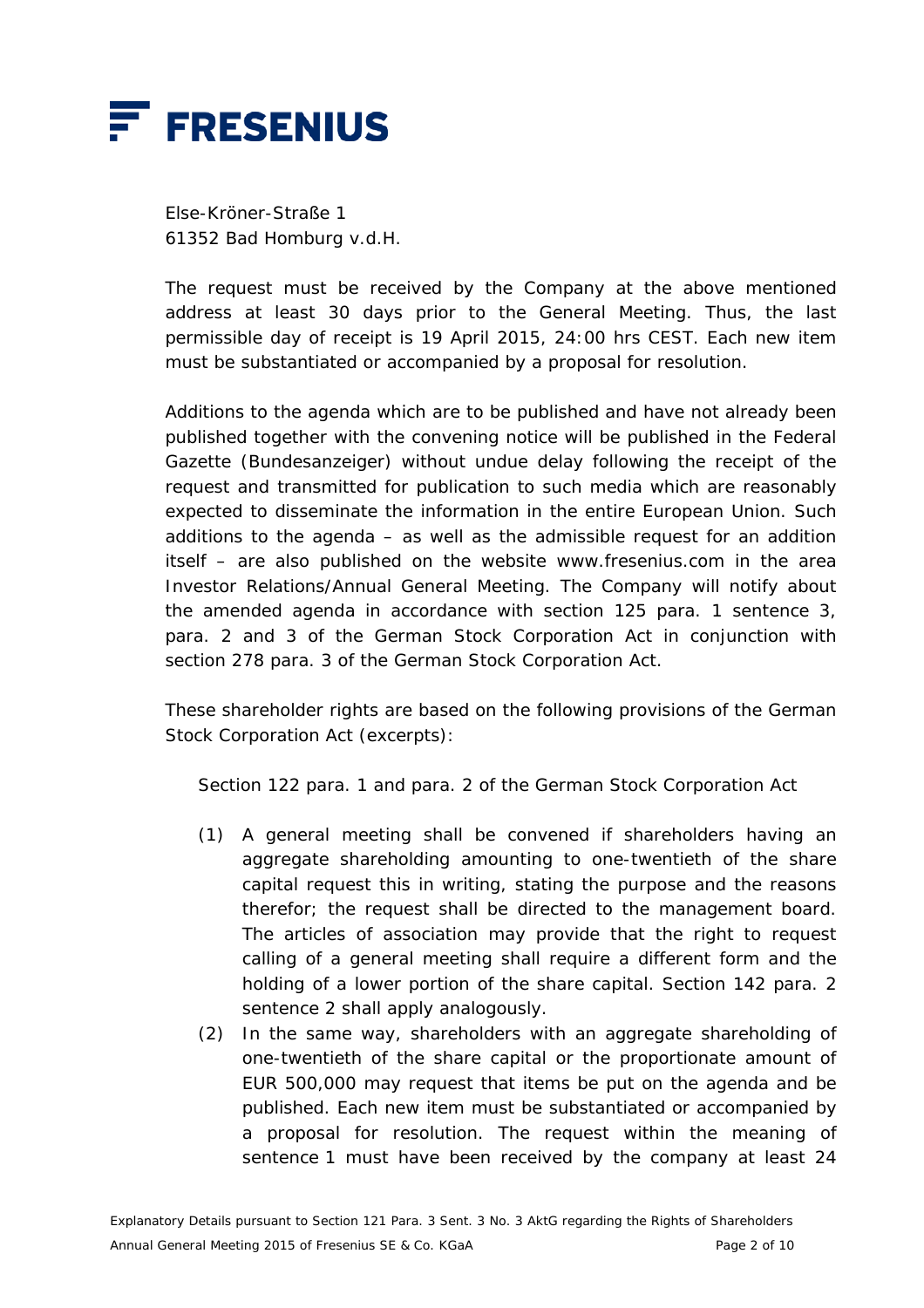

days, and in the case of listed companies at least 30 days, prior to the meeting; for the purpose of calculating the above time period, the day of receipt shall not be counted.

Section 142 para. 2 sent. 2 of the German Stock Corporation Act

 The applicants must furnish evidence that they have been the holders of the shares for at least three months prior to the date of the general meeting and will continue to hold the shares until a decision on the petition is rendered.

#### **II. Motions and Election Proposals by Shareholders (Sections 126 Para. 1 and 127 German Stock Corporation Act)**

 Pursuant to section 126 para. 1 of the German Stock Corporation Act in conjunction with section 278 para. 3 of the German Stock Corporation Act, counter motions of shareholders against a proposal of the general partner and/or the Supervisory Board with respect to a certain item on the agenda, including the shareholder's name, a statement of grounds for the motion and any comments of the management, if any, are to be made available on the website of the Company, provided that the shareholder has sent the counter motion to the address set out below no later than 14 days prior to the General Meeting of the Company. Thus, the last permissible day of receipt is 5 May 2015, 24:00 hrs CEST.

 A counter motion and the grounds therefor need not be made available if one of the exclusions pursuant to section 126 para. 2 of the German Stock Corporation Act in conjunction with section 278 para. 3 of the German Stock Corporation Act exists. The provisions of section 126 para. 2 German Stock Corporation Act read as follows:

- (2) A counter motion and the grounds therefor need not be made available where
	- 1. the management board would become criminally liable by reason of making available the counter motion and the grounds therefor,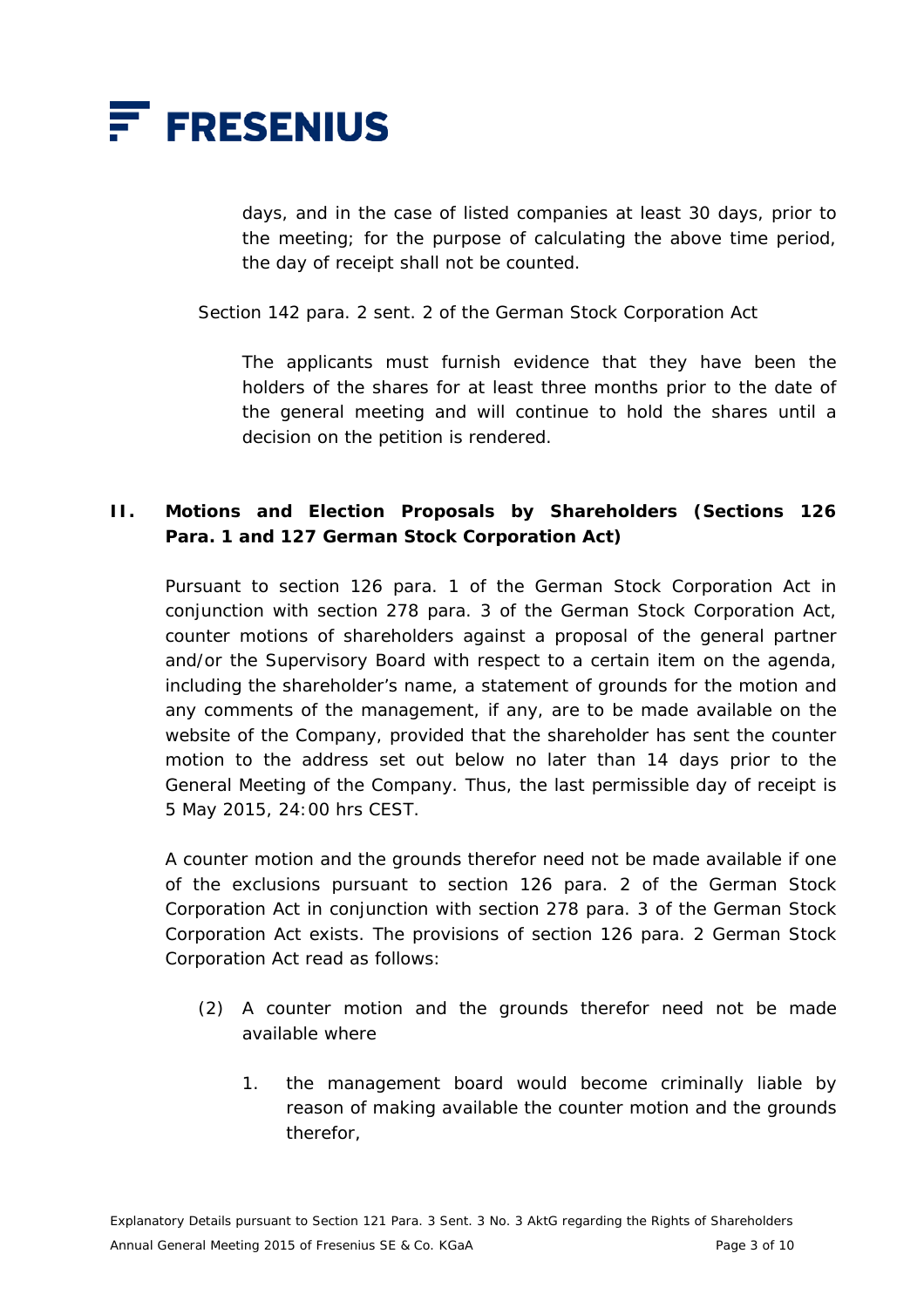

- 2. the counter motion would result in a resolution of the general meeting which is illegal or violates the articles of association,
- 3. the grounds contain statements which are manifestly false or misleading in material respects or which are libellous,
- 4. a counter motion of such shareholder based on the same facts has already been made available regarding a general meeting of the Company pursuant to section 125,
- 5. the same counter motion of such shareholder on essentially identical grounds has already been made available pursuant to section 125 in respect of at least two general meetings of the company within the past five years and at such general meetings less than one-twentieth of the share capital represented voted in favour of such counter motion,
- 6. the shareholder indicates that he will neither attend nor be represented at the general meeting, or
- 7. the shareholder failed within the past two years at two general meetings to make or cause to be made on his behalf a counter motion communicated by him.

 The statement of grounds need not be made available if it exceeds a total of 5,000 characters.

 Pursuant to section 126 para. 3 of the German Stock Corporation Act in conjunction with section 278 para. 3 of the German Stock Corporation Act the general partner may combine several counter motions and their statements of grounds if several shareholders make counter motions in respect of the same subject matter to be resolved.

The right of every shareholder to make counter motions regarding the various agenda items during the General Meeting even without prior communication to the Company remains unaffected. This right results from section 124 para. 4 sentence 2 in conjunction with section 278 para. 3 of the German Stock Corporation Act. According to this provision, no publication is required for the adoption of resolutions on motions made in respect of agenda items. Section 126 of the German Stock Corporation Act in conjunction with section 278 para. 3 of the German Stock Corporation Act only stipulates the conditions under which the Company is obliged to make counter motions communicated by shareholders prior to a general meeting available.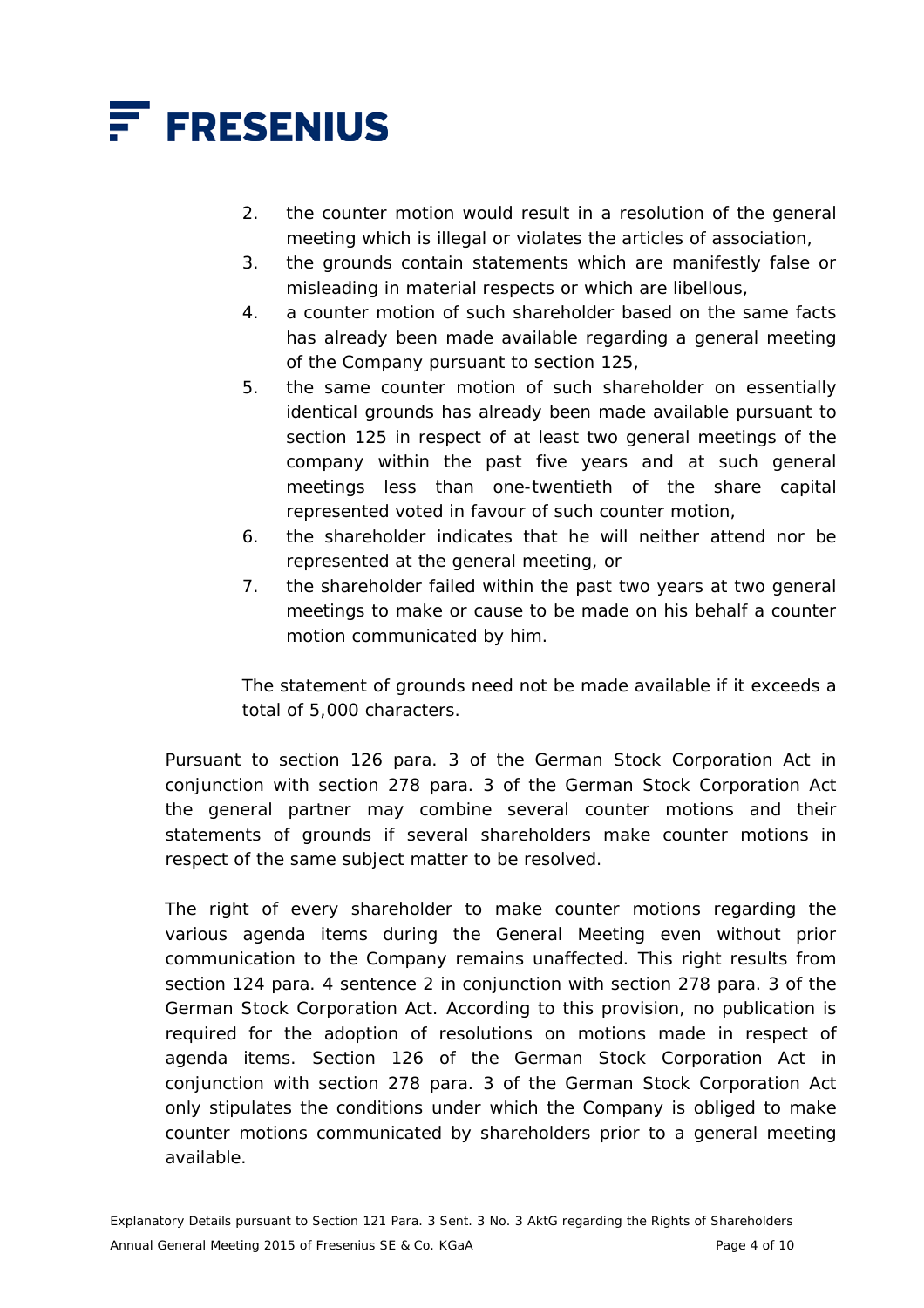

 We point out that any counter motions which have been sent to the Company in advance in due time will be considered only if they are made orally during the meeting.

 The above explanations apply accordingly to election proposals regarding a member of the Supervisory Board or an external auditor to be elected at the General Meeting (section 127 of the German Stock Corporation Act in conjunction with section 278 para. 3 of the German Stock Corporation Act). Unlike counter motions, shareholders do not have to provide a statement of grounds for election proposals. Election proposals do not have to be made available in the cases provided for in section 126 para. 2 of the German Stock Corporation Act and if they do not contain the information pursuant to section 124 para. 3 sentence 4 and section 125 para. 1 sentence 5 of the German Stock Corporation Act in conjunction with section 278 para. 3 of the German Stock Corporation Act. Accordingly, an admissible proposal for the election of a natural person has to contain the name, the exercised profession and the place of residence of the nominee, in case of a proposal for the election of a company the corporate name and registered office (section 124 para. 3 sentence 4 of the German Stock Corporation Act in conjunction with section 278 para. 3 of the German Stock Corporation Act). Furthermore, in case of an election of members of the Supervisory Board, information on their membership in other supervisory boards the constitution of which is required by law has to be added; information on their membership in comparable domestic and foreign supervisory bodies of business undertakings should be added (section 125 para. 1 sentence 5 of the German Stock Corporation Act in conjunction with section 278 para. 3 of the German Stock Corporation Act).

 Any shareholder motions (including the statement of grounds therefor) and election proposals pursuant to section 126 para. 1 and section 127 in conjunction with section 278 para. 3 of the German Stock Corporation Act shall be sent exclusively to:

 Fresenius SE & Co. KGaA Investor Relations Else-Kröner-Straße 1 61352 Bad Homburg v.d.H. Telefax: +49 (0) 61 72 / 608-24 88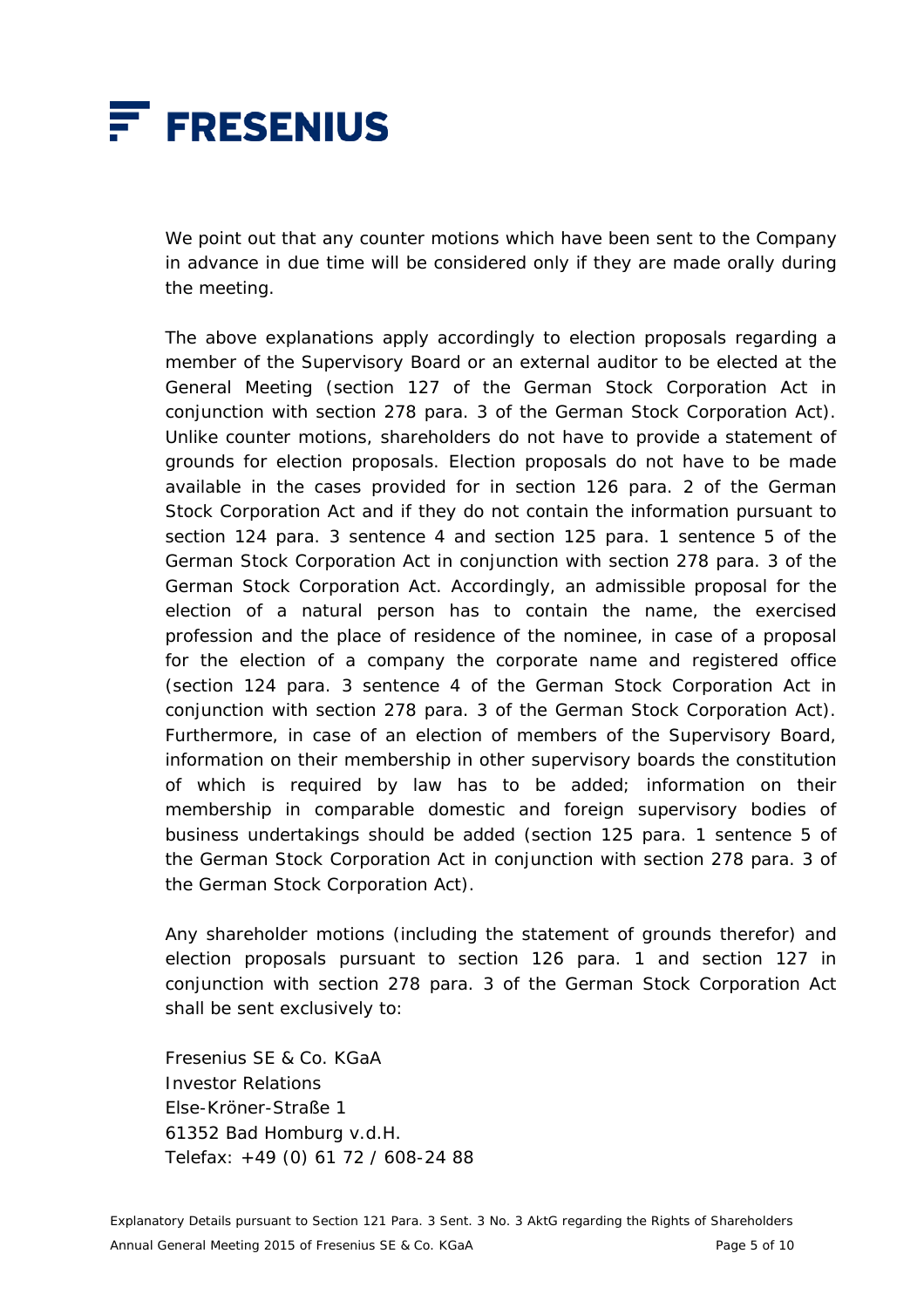

E-mail to: ir-fre@fresenius.com

 Any motions and proposals for election of shareholders which are to be made available (including the shareholder's name and – in case of motions – the statement of grounds therefor) will be made available after their receipt on the website www.fresenius.com under Investor Relations/Annual General Meeting. Any comments of the management, if any, will also be published on that website.

 The above shareholder rights are based on the following provisions of the German Stock Corporation Act (in addition to the provisions of section 126 para. 2 German Stock Corporation Act which have already been cited above).

Section 126 para. 1 and 3 of the German Stock Corporation Act

- (1) Motions by shareholders, including the shareholder's name, a statement of grounds for the motion and any comments of the management, are to be made available to the relevant persons to be notified in accordance with section 125 para. 1 to 3 German Stock Corporation Act under the conditions set forth therein, provided that the shareholder has sent to the relevant address stated in the convening notice a counter motion against a proposal of the management board and the supervisory board with respect to a particular item of the agenda, including a statement of grounds for the counter motion, no later than 14 days prior to the meeting of the company. For the purposes of calculating such time period, the day of receipt shall not be counted. In the case of listed companies, the aforementioned information must be made available on the website of the company. Section 125 para. 3 shall apply mutatis mutandis.
- (3) If several shareholders make counter motions in respect of the same subject matter to be resolved, the management board may combine such counter motions and the respective statements of grounds.

Section 127 of the German Stock Corporation Act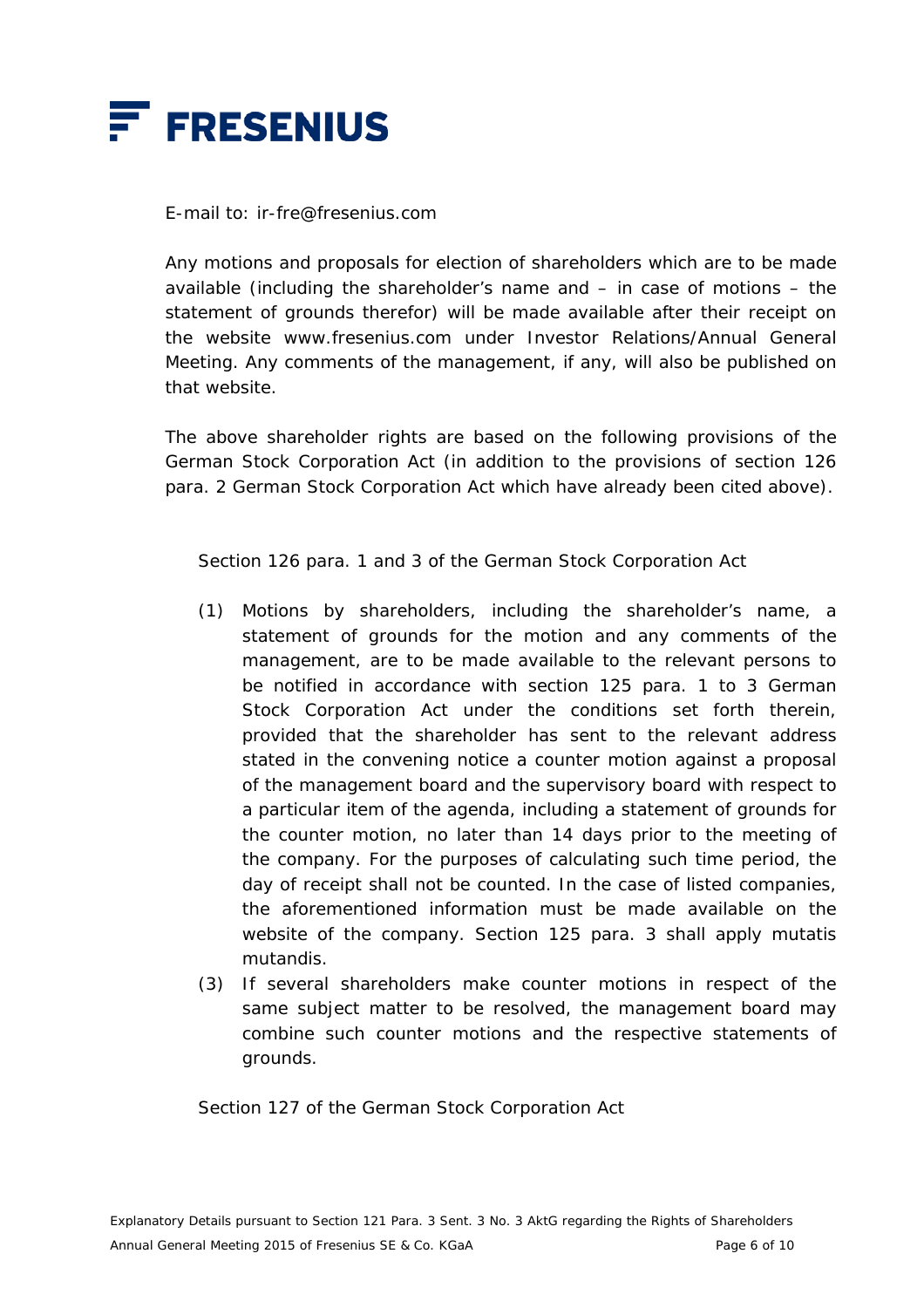

 $\overline{a}$ 

 Section 126 shall apply analogously to a proposal by a shareholder for the election of members of the supervisory board or external auditors. Such proposal need not be substantiated. The management board is under no obligation to make available the proposal unless it contains the information required under section 124 para. 3 sentence  $3<sup>1</sup>$  and section 125 para. 1 sentence 5.

# **III. Shareholders' Information Rights (Section 131 Para. 1 of the German Stock Corporation Act in conjunction with section 278 para. 3 of the German Stock Corporation Act)**

 In the General Meeting, each shareholder and shareholder's representative may request from the general partner information on the matters of the Company to the extent that such information is necessary for a proper evaluation of the relevant item on the agenda (cf. section 131 para. 1 of the German Stock Corporation Act in conjunction with section 278 para. 3 of the German Stock Corporation Act). The information right also extends to the Company's legal and business relationships with any affiliated company as well as to the situation of the Group and the companies included in the consolidated financial statements.

 Requests for information will in principle be made orally at the General Meeting during the discussion.

 The information shall comply with the principles of conscientious and accurate accounting. The general partner may refuse to provide information under the conditions set forth in section 131 para. 3 German Stock Corporation Act. The provisions of section 131 para. 3 of the German Stock Corporation Act read as follows:

- (3) The management board may refuse to provide information
	- 1. to the extent that the provision of such information is, according to sound business judgement, likely to cause material damage to the company or an affiliated company;

<sup>1</sup> The law refers to section 124 para. 3 sentence 3 of the German Stock Corporation Act. The correct reference should be section 124 para. 3 sentence 4 of the German Stock Corporation Act.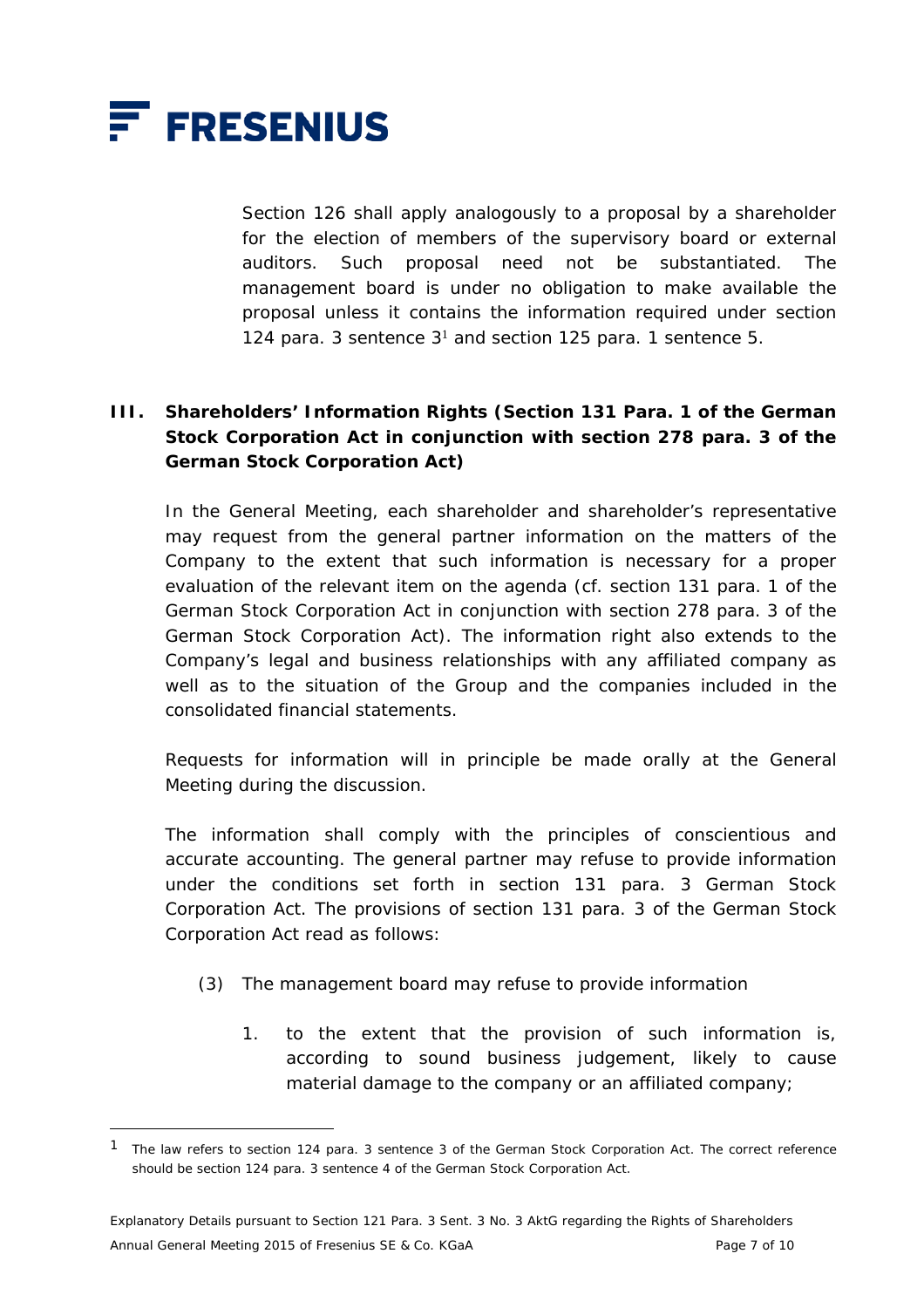

- 2. to the extent that such information relates to tax valuations or the amount of certain tax liabilities;
- 3. regarding the difference between the value at which items are shown in the annual balance sheet and the higher market value of such items, unless the general meeting is to approve the annual financial statements;
- 4. regarding the accounting and valuation methods, to the extent that disclosure of such methods in the notes suffices to provide a fair view of the actual asset, financial and profit situation of the company within the meaning of section 264 para. 2 of the German Commercial Code; the foregoing shall not apply if the general meeting is to approve the annual financial statements;
- 5. to the extent that the provision of the information would render the management board criminally liable;
- 6. to the extent that, in the case of credit institutions or financial services institutions, information on accounting and valuation methods applied and set-offs made need not be given in the annual financial statements, the annual report, the consolidated financial statements or the consolidated annual report;
- 7. to the extent that the information is continuously accessible on the website of the company for a period of at least seven days prior to and during the general meeting.

 The provision of information may not be refused for any other reasons.

 Pursuant to Article 17 para. 2 of the Articles of Association, the chairman of the meeting may reasonably restrict the time for shareholders' question right and right to speak; in particular, he has the right to determine a reasonable time frame for the discussions on the individual agenda items, or for individual questions and statements at the beginning or during the General Meeting. However, the shareholders' right to receive answers to questions already raised under the conditions set out in section 131 para. 1 of the German Stock Corporation Act remains unaffected by those restrictions of the question right and the right to speak.

 These shareholder rights are based on the following provisions of the German Stock Corporation Act and the Articles of Association (in addition to the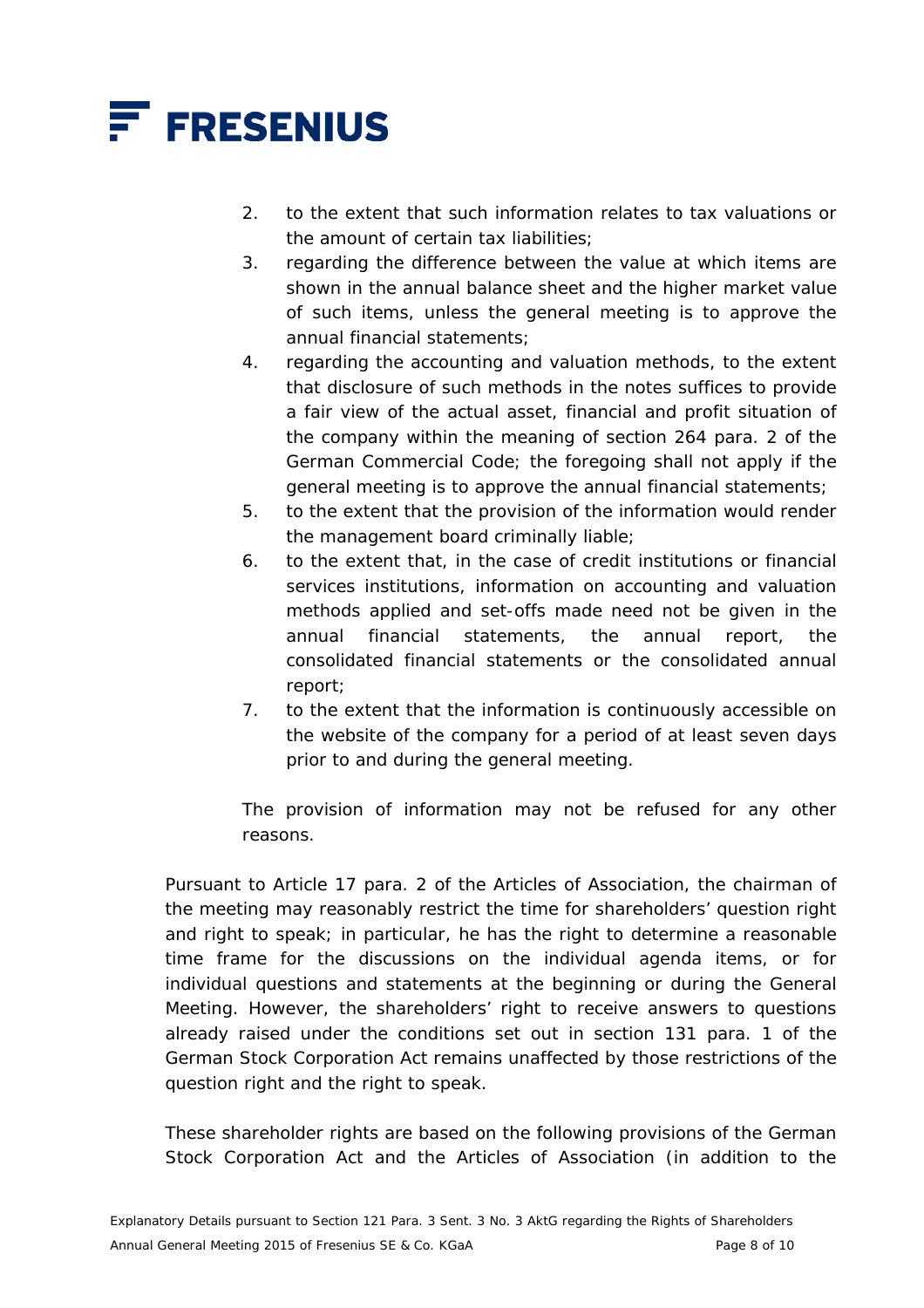

provisions of section 131 para. 3 of the German Stock Corporation Act which have already been cited above):

Section 131 para. 1, 2, 4 and 5 of the German Stock Corporation Act

- (1) At the general meeting, each shareholder shall upon request be provided with information by the management board regarding the matters of the company to the extent that such information is necessary for a proper evaluation of the relevant item on the agenda. The duty to provide information shall also extend to the company's legal and business relations with any affiliated company. If a company makes use of the simplified procedure pursuant to section 266 para. 1 sentence 2, section 276 or section 288 of the German Commercial Code, each shareholder may request that the annual financial statements be presented to him at the general meeting on such annual financial statements in the form that would have been used if such provisions on simplified procedure had not been applied. The duty of the management board of a parent company (section 290 para. 1, 2 of the German Commercial Code) to provide information at the general meeting in which the consolidated financial statements and the consolidated annual report are presented shall also extend to the situation of the group and the companies included in the consolidated financial statements.
- (2) The information provided shall comply with the principles of conscientious and accurate accounting. The articles of association or the rules of procedure pursuant to section 129 German Stock Corporation Act may entitle the chairman of the meeting to set a reasonable time limit for shareholders' questions or speeches, and to determine more detailed rules in this respect.
- (4) If information has been provided to a shareholder outside a general meeting by reason of its status as a shareholder, such information shall be provided to any other shareholder at the general meeting upon request of the respective shareholder, even if such information is not necessary for a proper evaluation of the agenda item. The Management Board may not refuse to provide such information on the grounds of Paragraph (3) sentence 1 Nos. 1 to 4. Sentences 1 and 2 shall not apply if a subsidiary (section 290 para. 1, 2 of the German Commercial Code), a joint venture (section 310 para. 1 of the German Commercial Code) or an associated company (section